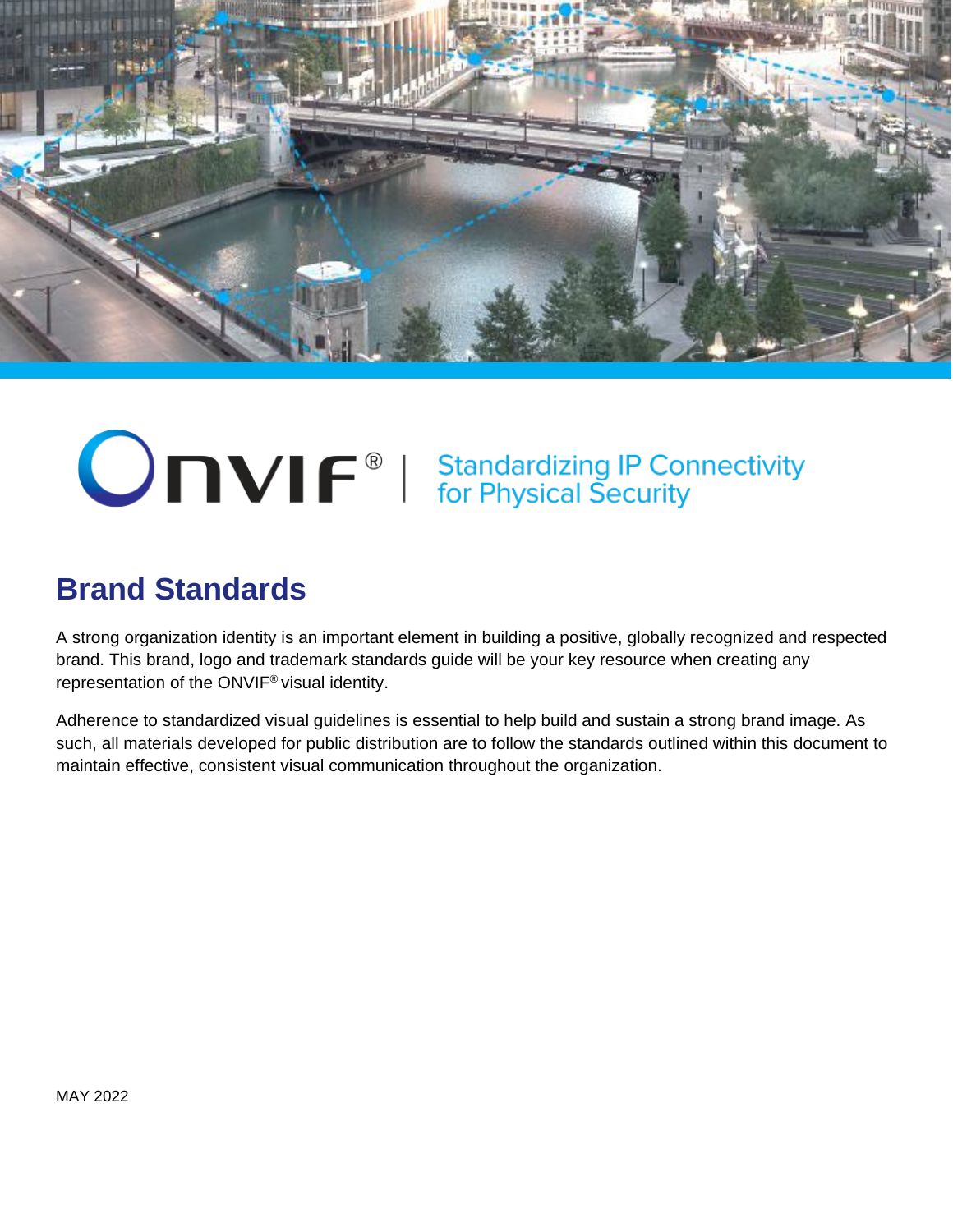## **Table of Contents**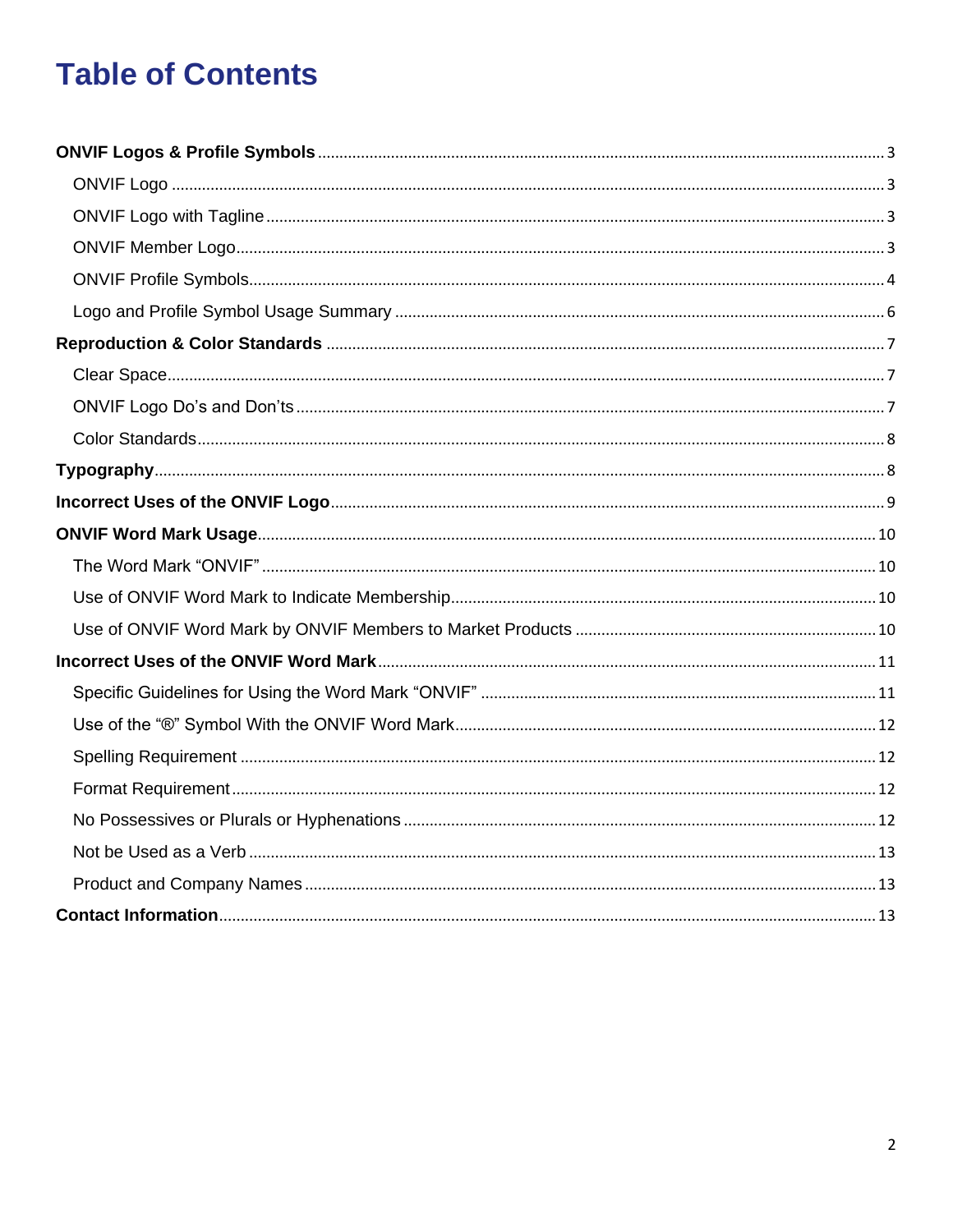## <span id="page-2-0"></span>**ONVIF Logos & Profile Symbols**

The ONVIF logo consists of two elements: the graphic "O" image as part of the name "ONVIF" shown below. These elements have been carefully designed to fit together in a balanced form and the relationships may not be altered. The logo must always be reproduced fully, in a manner that ensures maximum clarity and provides sufficient white space/background on which it appears.

The ONVIF logos are registered trademarks, and may only be used by members, in accordance with the usage guidelines. ONVIF logos and profile symbols are available in the [ONVIF Member Portal.](https://www.onvif.org/member-portal/) ONVIF members are permitted to use certain logos as described below. All others seeking to use the logos must obtain written permission from ONVIF by contacting [help@onvif.org.](mailto:help@onvif.org)

## <span id="page-2-1"></span>ONVIF Logo

The ONVIF logo below is used by the ONVIF organization for marketing and promotional activities in all types of documents and signage. ONVIF members may also use the ONVIF logo to promote the ONVIF organization. ONVIF members **may not** use the ONVIF logo to represent membership in ONVIF or to indicate ONVIF product conformance.

This logo has been registered in the United States, European Union, China, Japan and many other countries throughout the world. For the complete list of countries where ONVIF is registered, please see the ONVIF Global Trademark Status document, which is available on the **ONVIF Member Portal**.



## <span id="page-2-2"></span>ONVIF Logo with Tagline

The ONVIF logo with tagline is used by ONVIF for marketing and promotional activities in all types of documents and signage. ONVIF members may use the ONVIF logo to promote the ONVIF organization in general. ONVIF members **may not** use the ONVIF logo with tagline to represent membership in ONVIF or to indicate ONVIF product conformance.

<span id="page-2-3"></span>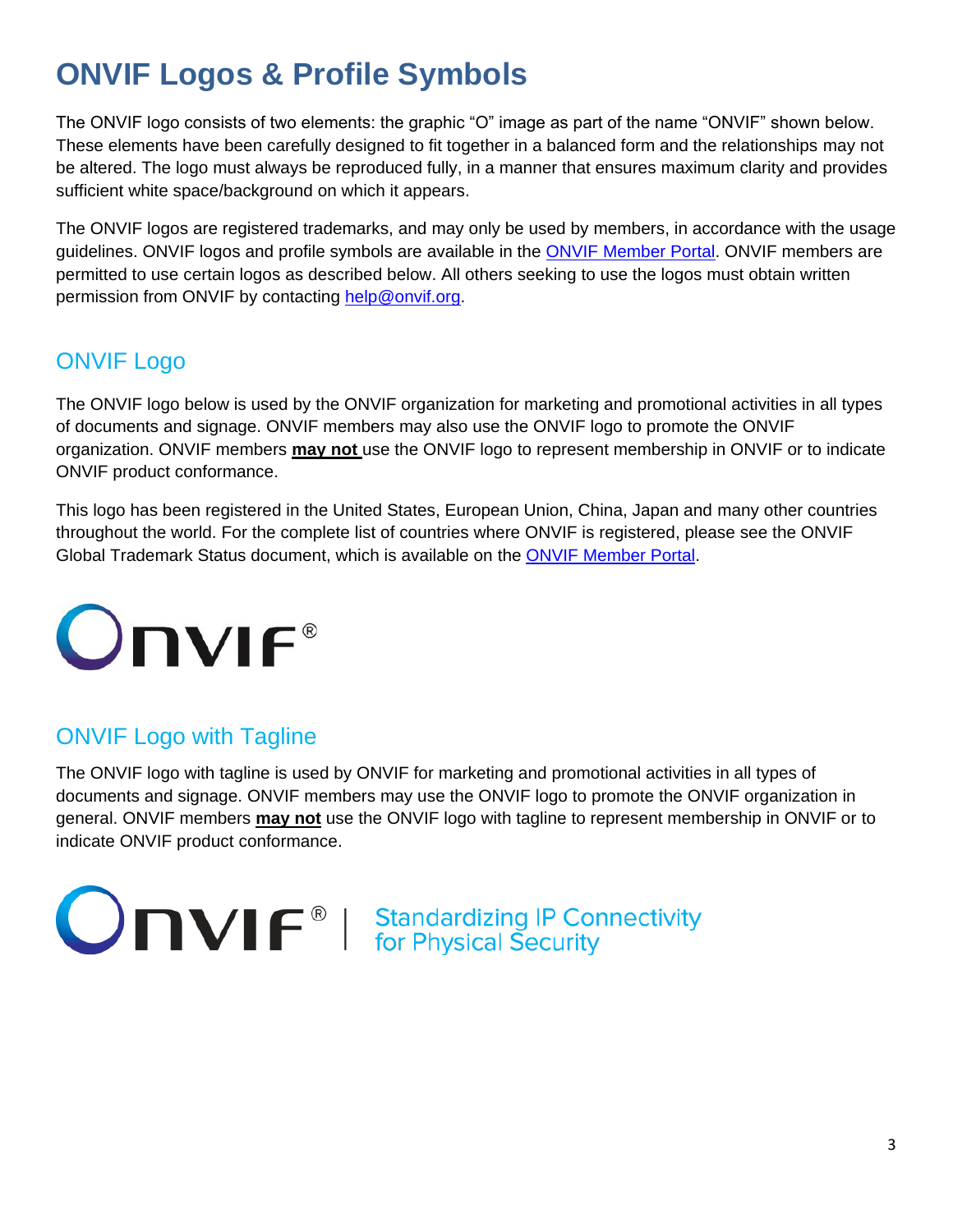## ONVIF Member Logo

ONVIF members that want to indicate their membership in ONVIF must use the ONVIF Member logo below. No other ONVIF logos can be used to indicate ONVIF membership. ONVIF members **may not** use the ONVIF Member logo to indicate ONVIF product conformance.



## <span id="page-3-0"></span>ONVIF Profile Symbols

Qualified members that want to graphically indicate that their products are ONVIF conformant should use the profile symbols below in all types of documents and signage. The profile symbols can only be used by ONVIF and its members to communicate an ONVIF conformant product. These are products that have passed the ONVIF Conformance Process and possess a valid Declaration of Conformance (DoC). Current [ONVIF profiles:](https://www.onvif.org/profiles/)

| $OnVIF^{\circ}$ ( $\Omega$ | For access control configuration               |
|----------------------------|------------------------------------------------|
| $OnVIF*  0$                | For door control and event management          |
| <b>Onvir</b> <sup>®</sup>  | For access control peripherals                 |
| $OnVIF*  6$                | For edge storage and retrieval                 |
| $OnVIF^{\circ}$            | Metadata and events for analytics applications |
| $OnVIF^{\circ}$ 6          | For basic video streaming                      |
| $OnVF^*$                   | For advanced video streaming                   |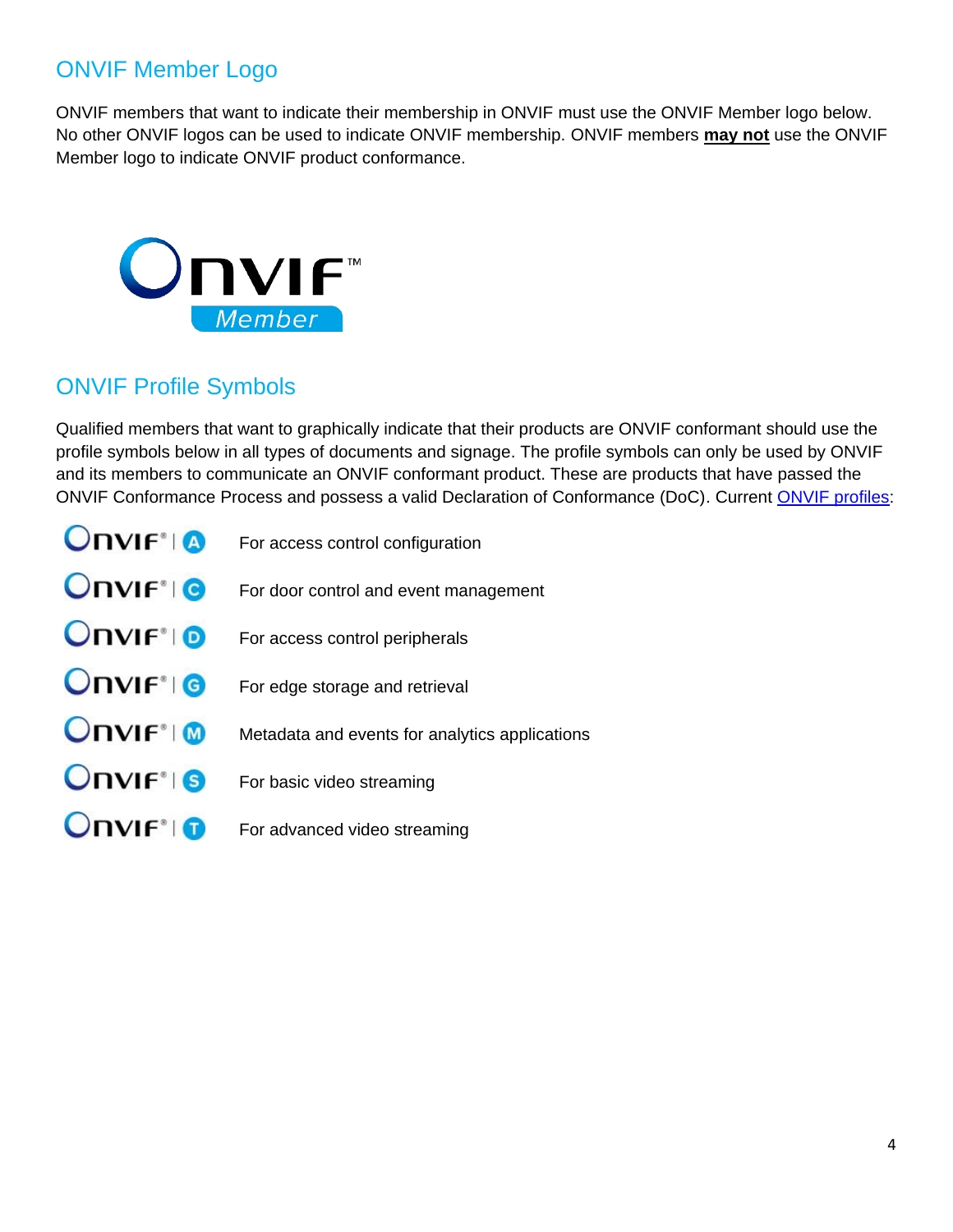$OnVIF<sup>*</sup> |  $\triangle$$  $OnVIF^{\circ}Q$  $OnVIF^{\circ}$  o **Onvir<sup>®</sup> Onvir<sup>9</sup>100 Onvir®100 Onvir<sup>®</sup>IAG Onviral Onvirtiges Onvif<sup>®</sup>1@@@ ONVIF®I@@ ONVIF®IACO Onvift 0000 ONVIF®10000 Onvif® 0000 ONIF®ROGS ONVIF® 00000 Onvif® @@@@@ ONVIF®100000 Onvirting Giso ONVIF®IACS Onvif<sup>®</sup>I@@** Onvif°i**@@** Onvif®I**@@ Onvir**<sup>®</sup> **e** Onviғ® **Onvif**®le **Onvir**®ic **Onvif<sup>®</sup>ICO Onvirtigo**  $OnVIF^*$  $0$ **Onvif® ONVIF®1000 Onvir**<sup>®</sup> 000 Onvif®l**@@ ONVIF®ICGS Onvif®1** 0000 **ONVIF®10000 Onvif®** 6660 **ONVIF®IOGST Onviral os Onvir<sup>®</sup>100 Onvir**<sup>9</sup>1**00** Onvif®l **@**  $\overline{\text{Onvff}^*|\mathbf{O}}$ **Onvif®** Onvif®l®l  $OnVIF^{\circ}$  o **Onviftion**  $OnVIF^{\circ}$  00 Onvifೆ⊺**©**® **ONVIF**®IOM **Onvirtion Onviftigg** Onvif®l**®6 Onvirtios ONVIF®1000 Onvif®1060 Onvif<sup>®</sup>IOOO ONVIF®IOST**  $OnVF^*$ 100 **ONIFIOO**  $OnVF^*$  $0$ **Onvif**®100  $OnVIF^{\circ}$  **@**  $OnVIF^*$ I $\odot$  $OnVF^*|<sub>G</sub>$  $OnVIF^{\circ}$  **O ONVIF®IGOGO Onvif®10000 Onvif®I@@@ ONVIF®IGMSO Onvirtigge Onvift GOO** O⊓VIF®I**©®O ONVIF®IGMO Onvir<sup>9</sup>100 Onvir<sup>®</sup>I GO** Onviғ∘⊧**⊕**9 **Onviral** GS Onvif®1**@@@** Onvif®l**®® Onvif<sup>®</sup>IGSO Onvif<sup>®</sup>I GGO**  $\mathsf{Onvif}^*{\mathsf{I}}\,\pmb{\mathsf{\Omega}}$  .  $\mathsf{OnvIF}^*{\mathsf{I}}\hspace{-0.03cm}\blacksquare$ **Onvif**® O⊓∨புரீ் © **Onvirting**  $OnVF^*1@@$ **Onvif**®l® **ONVIF**<sup>\*</sup>IMS **ONVIF®1000 Onvif®1000 ONVIF®IMSO Onviftimed**  $OnVIF^*1@@$  $OnVIF^*1@0$  $OnVF^*$  **OO ONVIF®IMO**  $OnVIF<sup>°</sup>$  8  $OnVIF^{\circ}$  **0**  $OnVIF^{\circ}$  is  $OnVIF^{\circ}$  is **Onvif<sup>®</sup>IOO Onvir<sup>®</sup>ISO** Onvif®l **®o Onviral So**  $OnVIF^{\circ}$  $OnVIF^{\circ}Q$  $OnVIF^{\circ}$ **Onvir**<sup>®</sup>

There are color, black and reversed versions of the ONVIF profile symbols and combinations of profiles: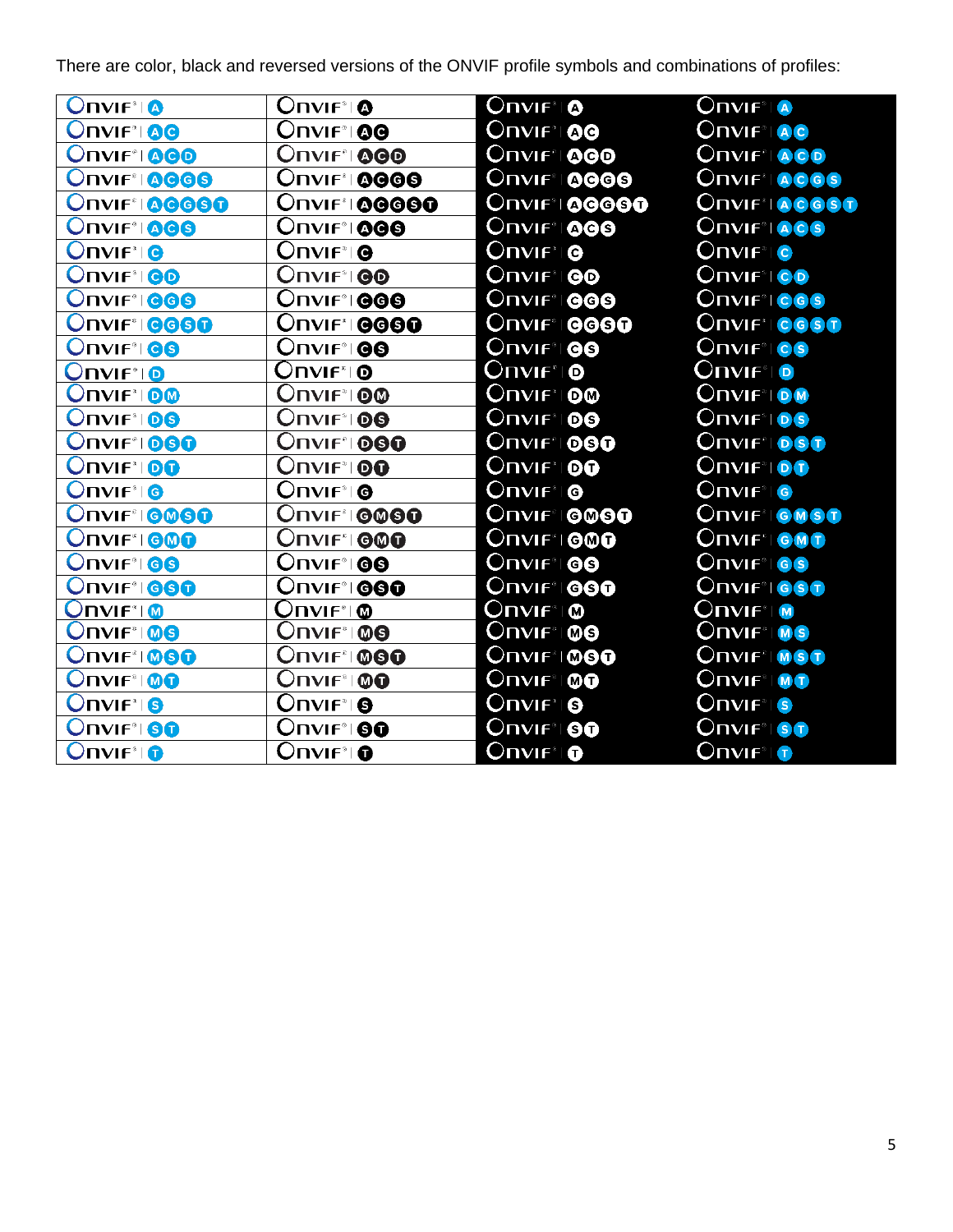## <span id="page-5-0"></span>Logo and Profile Symbol Usage Summary

| <b>Artwork for use by</b><br><b>ONVIF and its Members</b> | Do's                                                                                               | Don'ts                                                                                                                                                                                 |
|-----------------------------------------------------------|----------------------------------------------------------------------------------------------------|----------------------------------------------------------------------------------------------------------------------------------------------------------------------------------------|
| <b>Onvir</b> ®                                            | For promoting ONVIF                                                                                | Not for use in<br>$\bullet$<br>declaring ONVIF<br>membership<br>Not for use in<br>$\bullet$<br>denoting an ONVIF<br>conformant product<br>Not for use with<br>$\bullet$<br>any product |
| <b>ONVIF</b> <sup>®</sup>   Standardizing IP Connectivity | For promoting ONVIF                                                                                | Not for use in<br>$\bullet$<br>declaring ONVIF<br>membership<br>Not for use in<br>$\bullet$<br>denoting an ONVIF<br>conformant product<br>Not for use with<br>$\bullet$<br>any product |
| <b>DVIF</b><br>Membei                                     | For declaring<br><b>ONVIF</b> membership                                                           | Not for use in<br>$\bullet$<br>denoting an<br><b>ONVIF</b> conformant<br>product<br>Not for use with<br>any product                                                                    |
| ONVIF®IAGGS                                               | For declaring ONVIF<br>$\bullet$<br>product conformance<br>to one or more<br><b>ONVIF</b> profiles | Not for use in<br>$\bullet$<br>declaring ONVIF<br>membership                                                                                                                           |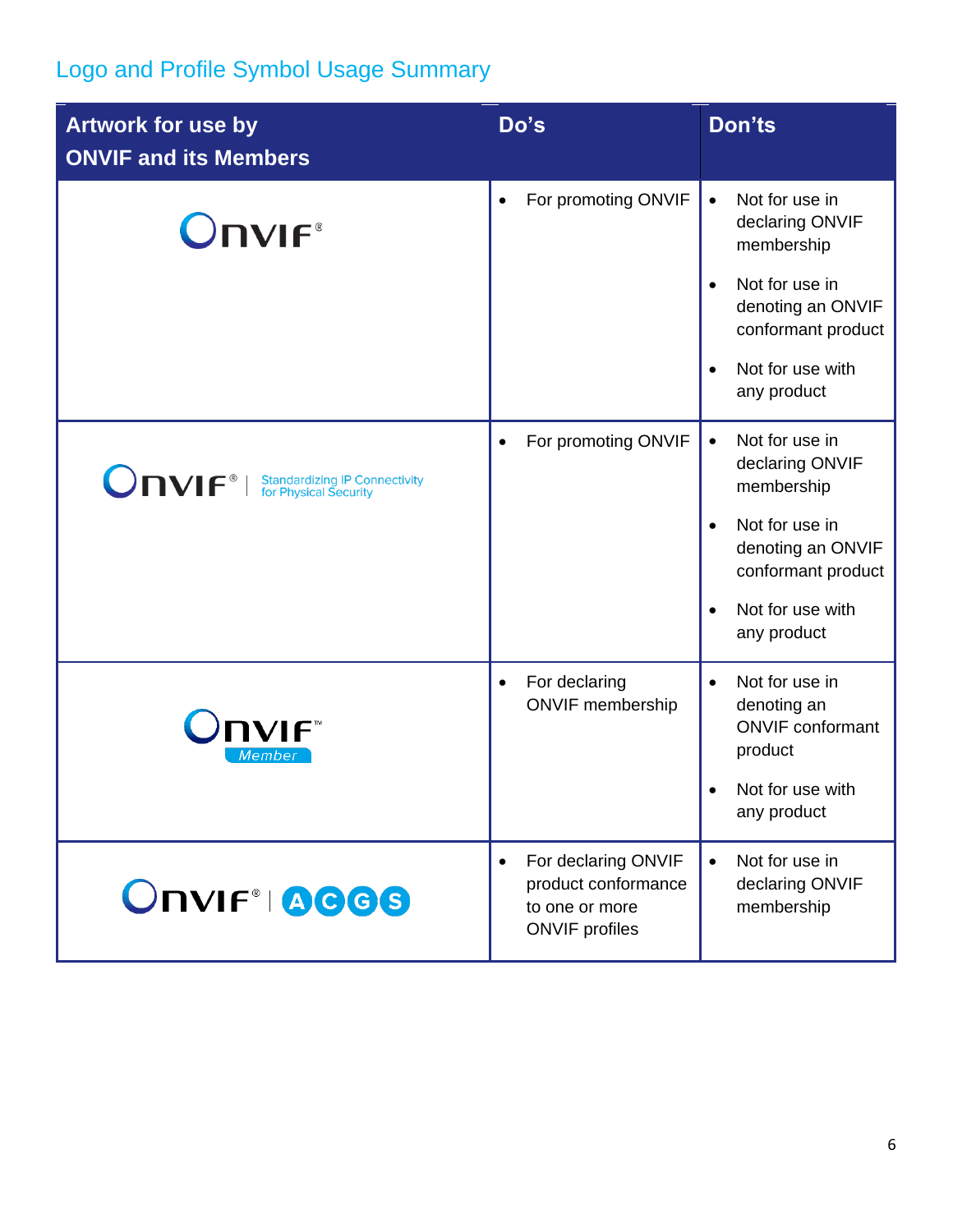## <span id="page-6-0"></span>**Reproduction & Color Standards**

Enlargements and reductions should only be made from an official master vector logo (eps). ONVIF logos are available in the [ONVIF Member Portal.](https://www.onvif.org/member-portal/)

## <span id="page-6-1"></span>Clear Space

A clear zone of at least 50% of the logo size should surround the logo or the ONVIF graphic and elements. No text, color (except as outlined in this document) or graphics should appear in this area.



## <span id="page-6-2"></span>ONVIF Logo Do's and Don'ts

A quick reference for proper use of the ONVIF logos.

|  | Do's                                                                                                                                   | Don'ts                                                                                             |
|--|----------------------------------------------------------------------------------------------------------------------------------------|----------------------------------------------------------------------------------------------------|
|  | Place the logo prominently, and keep it separate<br>from other texts and symbols.                                                      | Do not pair the ONVIF logo with any text or join<br>or concatenate it with another logo or symbol. |
|  | In headlines or text, typeset the ONVIF name.                                                                                          | Do not alter the logo proportionally in any way.                                                   |
|  | With layouts where the ONVIF logo appears with                                                                                         | Do not use portions of any logo or symbol.                                                         |
|  | groups of other logos, i.e., other brands or<br>associations, a clear zone of at least 50% of the                                      | Do not translate the logo into other languages.                                                    |
|  | logo size should surround the logo.<br>On text panels and banners, typeset the name in<br>a style and size compatible with other copy. | Do not use the ONVIF logo in a manner that                                                         |
|  |                                                                                                                                        | disparages ONVIF.                                                                                  |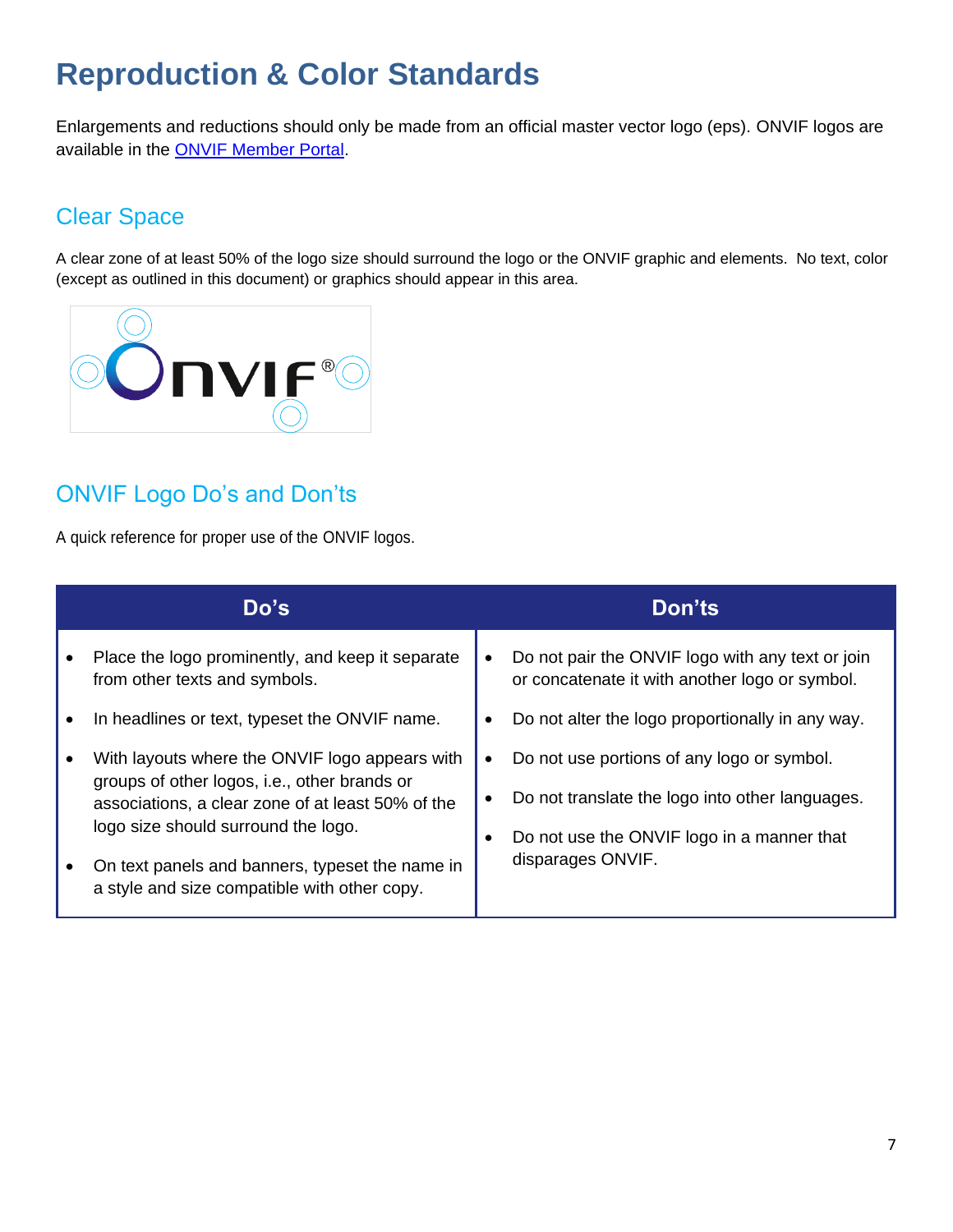## <span id="page-7-0"></span>Color Standards

The ONVIF logo must be reproduced using the approved colors. If these colors are not available or are inappropriate, the logo must appear in black.

The primary colors for the logo are Pantone®: Process Cyan C, Pantone®: 2747 C and Pantone®: Black C. Wherever practical, these colors must be used. To ensure consistency across media, color swatches and special conversion formulas are provided below.







The ONVIF "O" is made of a gradient consisting of Pantone®: Process Cyan C and Pantone®: 2747 C. For print, use PMS or CMYK values. For digital, use RGB or HEX values.

## <span id="page-7-1"></span>**Typography**

The Arial family of typefaces is to be used for all ONVIF produced documents, PowerPoints and emails. The Proxima Nova family of typefaces has been selected as the style for signage, advertising and collateral. The preferred Proxima Nova typeface and Arial fonts are shown below.

| Internal use:            | <b>Market-facing font:</b> |  |
|--------------------------|----------------------------|--|
| Arial                    | Proxima Nova Regular       |  |
| Arial Italic             | Proxima Nova Italic        |  |
| <b>Arial Bold</b>        | <b>Proxima Nova Bold</b>   |  |
| <b>Arial Bold Italic</b> | Proxima Nova Bold Italic   |  |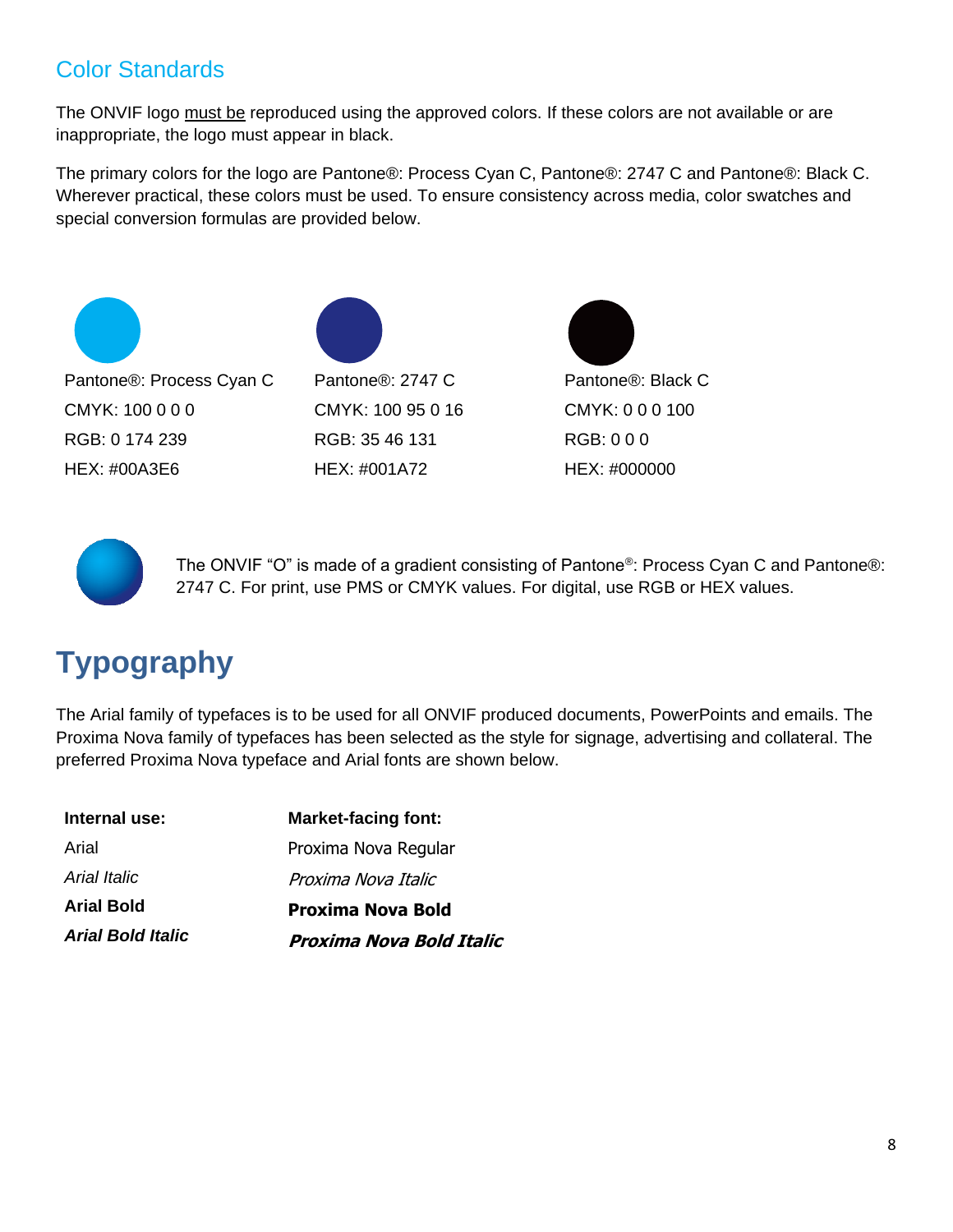## <span id="page-8-0"></span>**Incorrect Uses of the ONVIF Logo**

Incorrect use of the logo can tarnish the ONVIF brand image, so always use the logo correctly. Here are some issues to avoid when using the logo.

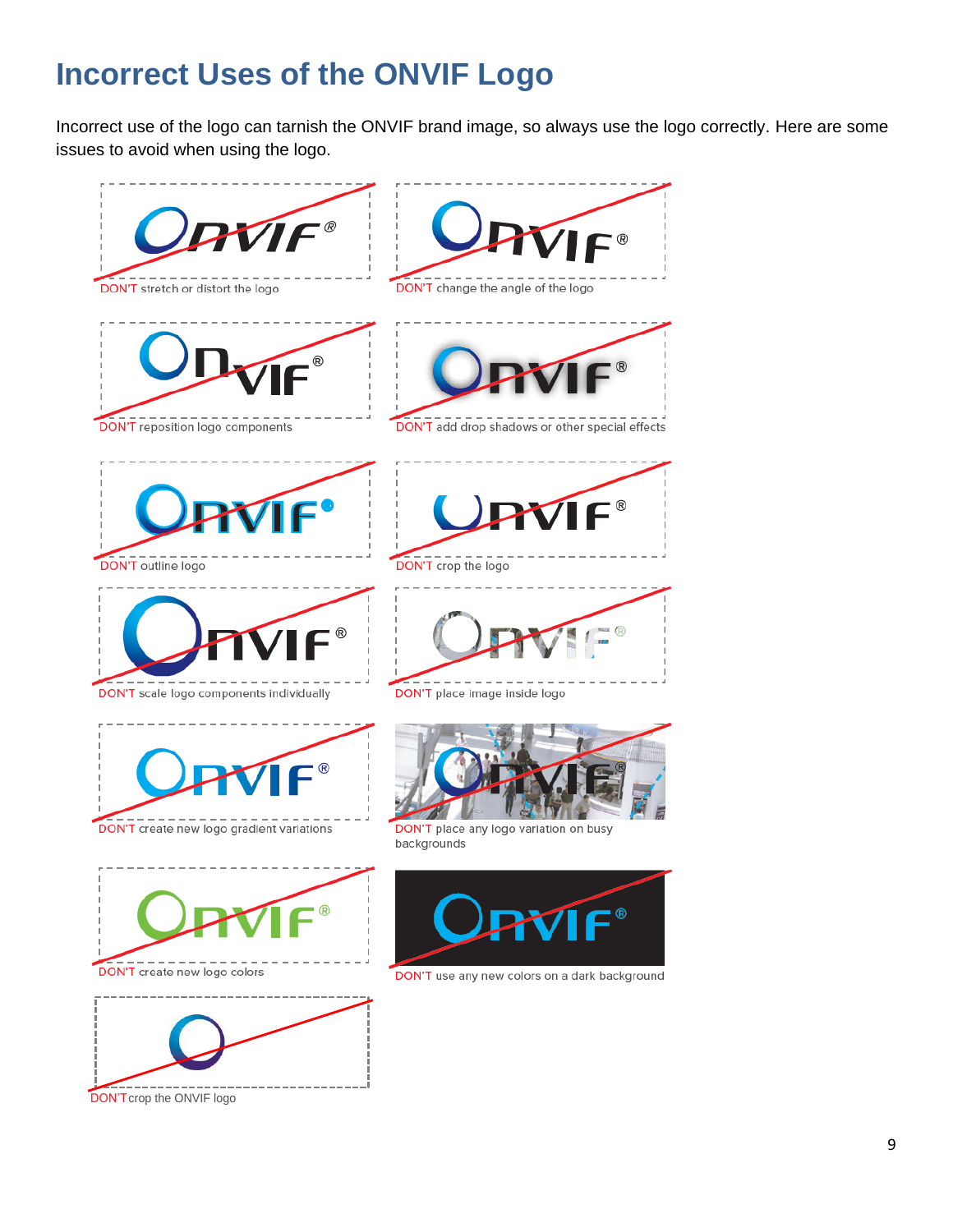## <span id="page-9-0"></span>**ONVIF Word Mark Usage**

#### <span id="page-9-1"></span>The Word Mark "ONVIF"

The primary trademark of ONVIF is the word, "ONVIF." This trademark has been registered in the United States, European Union, China, Japan and many other countries throughout the world. For the complete list of countries where ONVIF is registered, please see the ONVIF Global Trademark Status document available on the [ONVIF Member Portal.](https://www.onvif.org/member-portal/)

#### <span id="page-9-2"></span>Use of ONVIF Word Mark to Indicate Membership

ONVIF members may use the ONVIF word mark for member's corporate, promotional and marketing purposes. Members may use the "ONVIF" word mark to describe the ONVIF organization and technology solution and within the following phrases, "ONVIF member" or "member of ONVIF."

#### <span id="page-9-3"></span>Use of ONVIF Word Mark by ONVIF Members to Market Products

Only ONVIF profiles provide ONVIF conformance assurances. Hence, the words "conformance" or "conformant" can only be used in conjunction with a product that is conformant to an ONVIF profile. Additionally, such product conformance can only be claimed by an ONVIF member in good standing.

**Correct:** Conformant with ONVIF Profile [Letter] **Example:** Conformant with ONVIF Profile T **Example:** ONVIF Profile T conformant

Members with non-conformant products *may not* reference ONVIF profiles, but *may* reference the use of ONVIF specifications or protocols as long as the reference does not claim or lead the public to believe, or create a direct or indirect inference, that a non-conformant product has met the ONVIF conformance requirements. Incorrect and correct examples when referencing the use of an ONVIF feature, specification or protocol include but are not limited to:

**Incorrect:** ONVIF specification conformant; ONVIF protocol conformant **Incorrect:** ONVIF specification certified; ONVIF protocol certified **Incorrect:** ONVIF compatible; ONVIF protocol compatible **Incorrect:** Complies with ONVIF specification; Complies with ONVIF protocol **Incorrect:** Compatible with ONVIF; Compatible with ONVIF protocol **Correct:** Implements/supports ONVIF [protocol or specification name and reference name of service specification document] – not ONVIF profile conformant. **Example:** Implements ONVIF motion alarm event (Ref: ONVIF Service Imaging Specification) – not ONVIF profile conformant.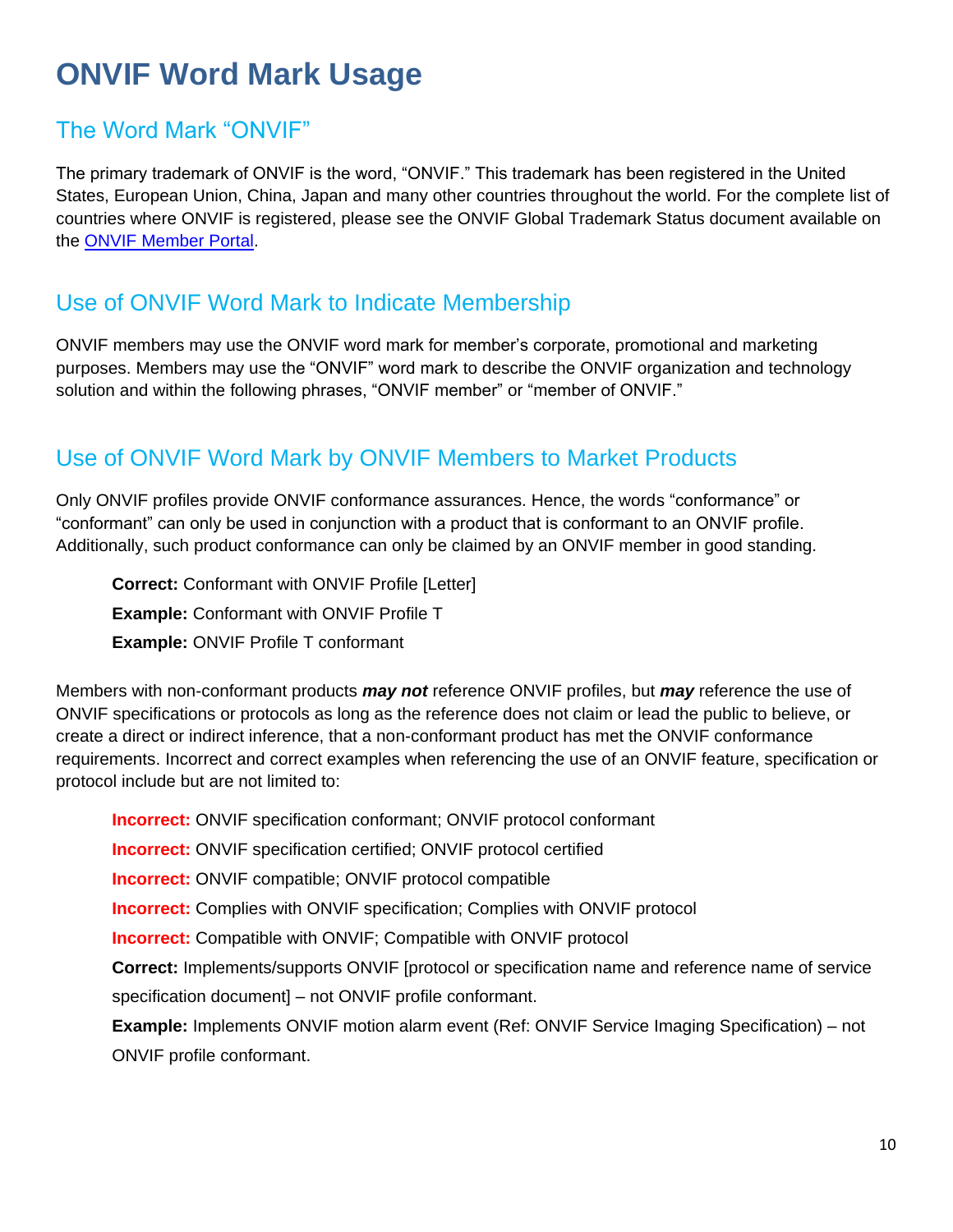## <span id="page-10-0"></span>**Incorrect Uses of the ONVIF Word Mark**

The ONVIF word mark may not be used within the member's official product name.

ONVIF *shall not* be used in a way that could lead the public to believe, or create a direct or indirect inference, that a non-conformant product has met the ONVIF conformance requirements or interoperates with other ONVIF conformant products. A non-conformant product that supports other ONVIF conformant products must make clear publicly that the product is not ONVIF conformant or has not met the ONVIF conformance requirements.

No one may use or associate any of the following terms, or the like, to describe a product:

- "ONVIF compliant" "ONVIF certified"
- "ONVIF Interoperable" "ONVIF compatible"
- "ONVIF registered" "ONVIF tested"
- 
- 
- 

#### <span id="page-10-1"></span>Specific Guidelines for Using the Word Mark "ONVIF"

This section begins by establishing what is permitted and not permitted, depending on the status of completion of the conformance process for a member company's product(s).

The ONVIF word mark may not be used in any context, such as in the phrase "ONVIF conformance candidate," that implies that a product or component will or may successfully complete conformance in the future or that a product or component, when combined with other components or products, will result in a product that will or may successfully complete the conformance process in the future.

Only after a member's product is officially registered as ONVIF conformant shall the member use any of the wording in the below List 1. All members – including those who have products that they expect to eventually complete the ONVIF conformance process but have not yet completed it – may refer to their ONVIF membership in their public communications using the below List 2.

| List 1                                                                                                                                                                      | <b>List 2</b>                                                                                   |
|-----------------------------------------------------------------------------------------------------------------------------------------------------------------------------|-------------------------------------------------------------------------------------------------|
| Words and phrases reserved for                                                                                                                                              | Words and phrases that may be used by                                                           |
| <b>ONVIF conformant products</b>                                                                                                                                            | all ONVIF members                                                                               |
| Certain words and phrases have particular<br>significance with respect to communicating the<br>status of a conformant product based on the ONVIF<br>profile specifications. | Members of ONVIF are encouraged to refer to their<br>membership in their public communications: |
| <b>Example: "ONVIF conformant"</b>                                                                                                                                          | Example: "ONVIF member"                                                                         |
| <b>Example: "Conformant with ONVIF Profile A"</b>                                                                                                                           | <b>Example: "ONVIF Full/Contributing/User member"</b>                                           |
| <b>Example: "ONVIF Profile A and C conformant"</b>                                                                                                                          | <b>Example: "Member of ONVIF"</b>                                                               |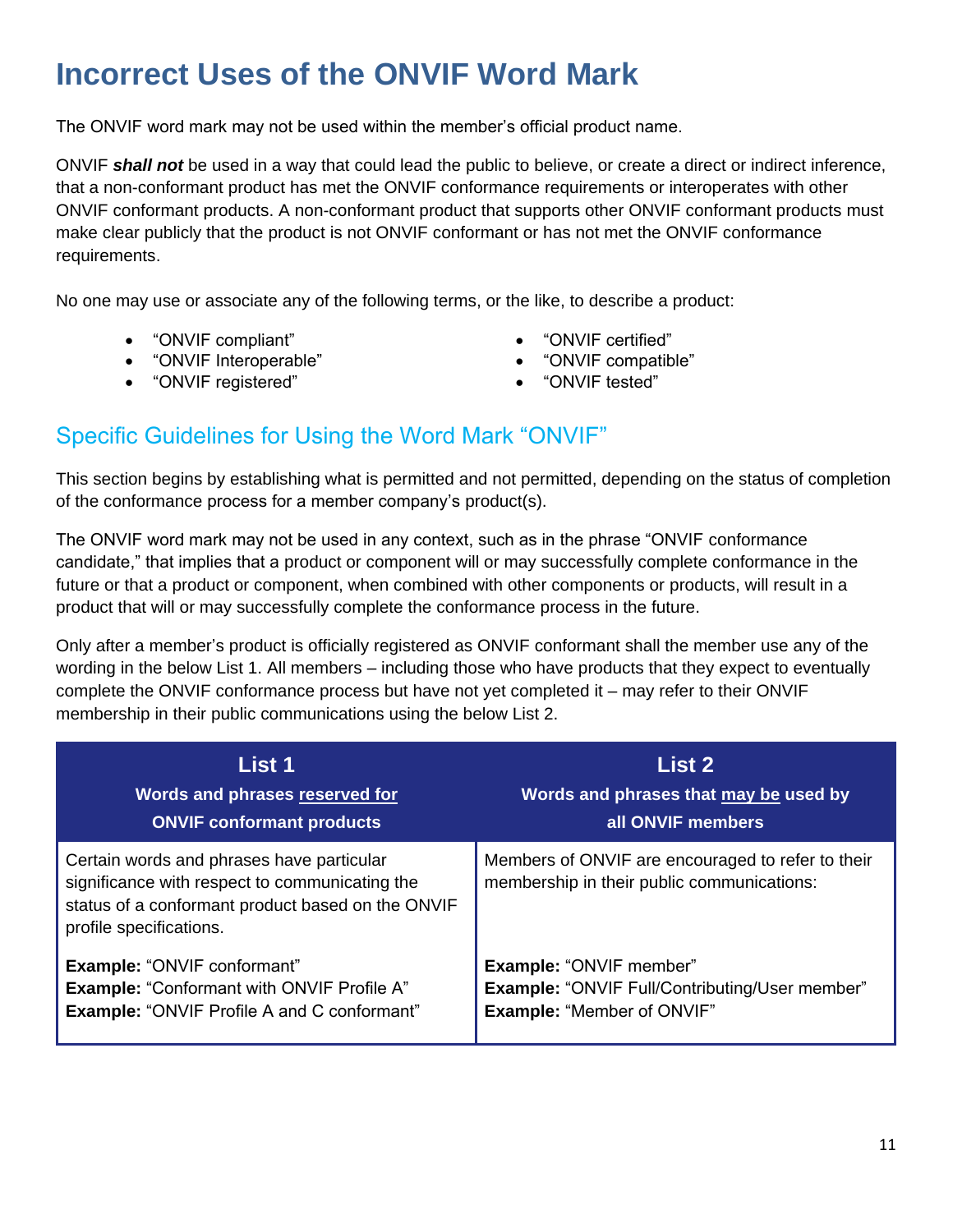#### <span id="page-11-0"></span>Use of the "®" Symbol With the ONVIF Word Mark

The registered trademark symbol "®" must be added in superscript format immediately following the word mark wherever the word mark first appears on product packaging, products, web pages and marketing pieces and in textual information.

**Example:** ONVIF® conformant **Example:** Member of ONVIF®

Then, as a footnote on the page where the ® symbol is first used, you should include the attribution statement:

"ONVIF is a trademark of ONVIF, Inc."

Consistent and positive use of ONVIF trademarks benefits all ONVIF members; do not portray the ONVIF word mark in a negative manner or in any way that weakens, creates confusion or otherwise depreciates any ONVIF mark.

## <span id="page-11-1"></span>Spelling Requirement

The ONVIF word mark is a registered trademark, and as such its spelling cannot be changed.

**Correct:** ONVIF®

#### <span id="page-11-2"></span>Format Requirement

The ONVIF word mark is a trademark, and as such its spelling cannot be changed. The ONVIF word must always be displayed in all capital (uppercase) letters.

**Incorrect:** the Onvif<sup>®</sup> word mark... **Incorrect:** the onvif<sup>®</sup> word mark... **Incorrect:** the OnVif<sup>®</sup> word mark... **Correct:** the ONVIF® word mark...

#### <span id="page-11-3"></span>No Possessives or Plurals or Hyphenations

The ONVIF word mark should never be modified.

**Incorrect:** ONVIF's specification includes... **Correct:** The specification for ONVIF conformance includes... **Incorrect:** ONVIF-conformant products... **Correct:** ONVIF conformant products...